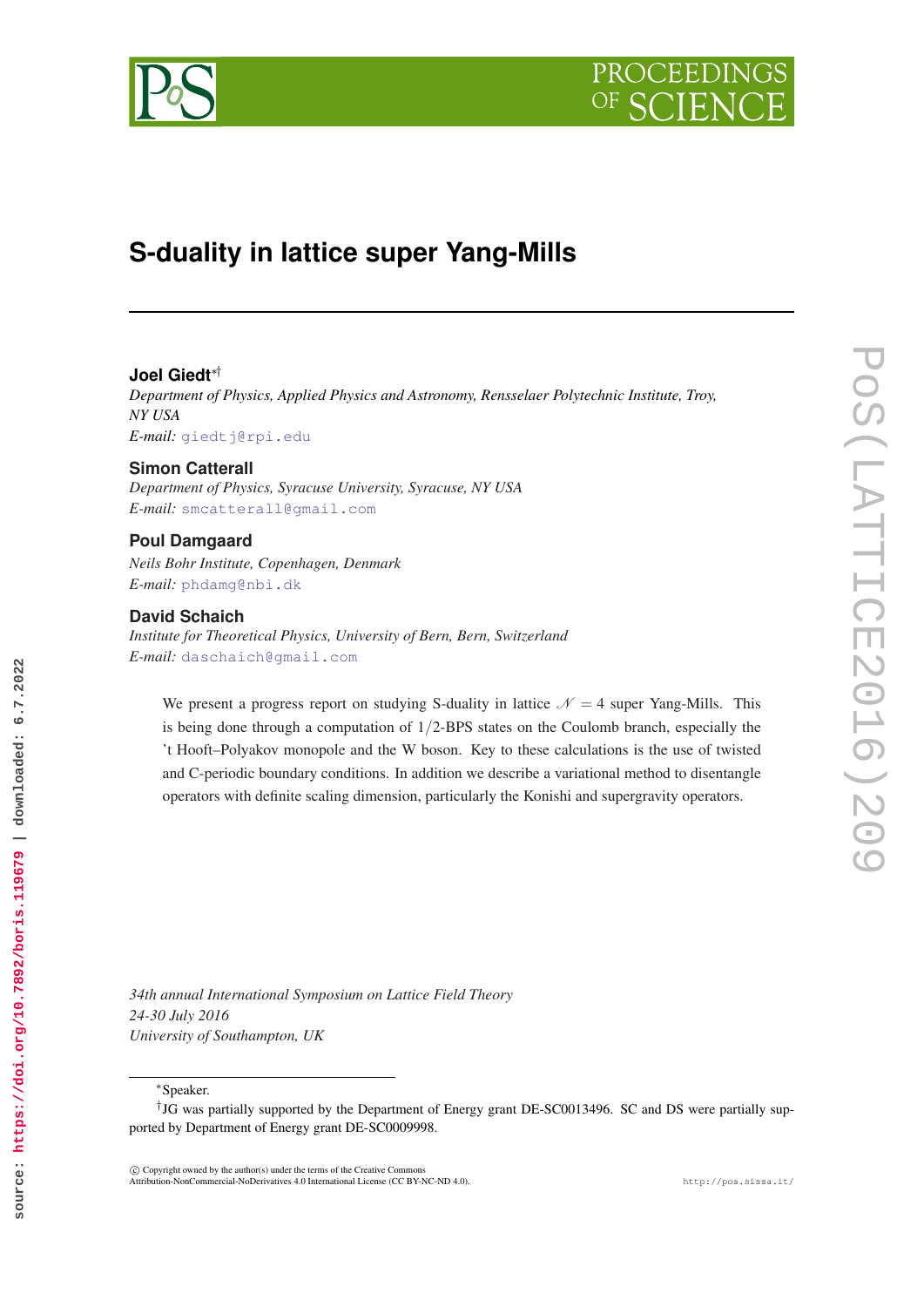# 1. Introduction

We report on certain aspects of our continuing theoretical studies of  $\mathcal{N} = 4$  super Yang-Mills (SYM) using lattice gauge theory techniques. There are many reasons for formulating and studying such theories using this first principles approach, with the goal in mind of repeating the successes of lattice quantum chromodynamics—which are quite substantial. Continuum tools such as nonrenormalization theorems, holomorphy, anomaly matching and the computation of BPS protected quantities are quite powerful and have allowed for impressive progress in understanding supersymmetric field theories over several decades. However, there remain many unanswered questions. These include the nonperturbative spectrum in strongly coupled gauge theories,<sup>1</sup> holographic duality for quantities that are not BPS protected, renormalization of nonholomorphic quantites such as the Kähler potential, and many other aspects of these theories that need to be studied at a more detailed, quantitative level.

Dualities are useful because this understanding of seemingly different theories in fact unifies them under an umbrella of equivalent descriptions. In many examples there is a self-duality, where the dual theory has an identical action except that the parameters are transformed; the self-dual point for parameters is often associated with a critical point, as in the Kramers-Wannier duality  $(T \sim 1/T$ , with *T* temperature) of the two-dimensional (classical) Ising model. Also, supersymmetric gauge theories have a rich vacuum structure because of the extension of spacetime symmetries; complexities of the vacuum are much better understood by studying the implications of dualities, such as has been done in [1]. Global aspects of gauge theories, such as consistency constraints on line operators, are very well addressed by a concrete lattice formulation such as we describe here. Our current studies focus on a strongly coupled field theory where many exact results are available—an essential aspect since formulating supersymmetric systems on the lattice is a difficult problem.<sup>2</sup>

# 2. Status of lattice  $\mathcal{N} = 4$  SYM

Over the last few years we have been studying a lattice formulation of  $\mathcal{N} = 4$  SYM that is based on a particular (Marcus) topological twist [2] of the continuum theory [3], and which is equivalent to formulating the theory through orbifolding a matrix model [4]. The covariant derivatives are chosen in such a way that spectral doubling is avoided, based on old works involving the formulation of Kähler-Dirac fermions on the lattice [5–8]. All of the numerical tests that we have performed on the theory show that there is no sign problem for the fermion measure (which is a pfaffian in this case, rather than a determinant), provided we use antiperiodic boundary conditions for the fermions and the 't Hooft coupling is not too large [9].

We have studied the renormalization of the theory and have shown that no new relevant or marginal operators are generated in the flow to long distances [10]. Instead, the coefficients of the

<sup>&</sup>lt;sup>1</sup>On the Coulomb branch of  $\mathcal{N} = 4$  SYM, the theory is gapped and there will be a particle spectrum. In fact the BPS saturated states are quite interesting to us in testing S-duality, and will be described below. One of the chief goals of our research is to verify a continuum formula for the spectrum of particles that is supposed to be exact—Eq. (3.1).

<sup>&</sup>lt;sup>2</sup>Lattice discretization necessarily breaks supersymmetry at the scale of the lattice spacing because the full supersymmetry algebra closes on the generators of infinitesmal spacetime translation. To recover supersymmetry in the continuum limit, it must emerge as a symmetry as long distances, just like Lorentz invariance.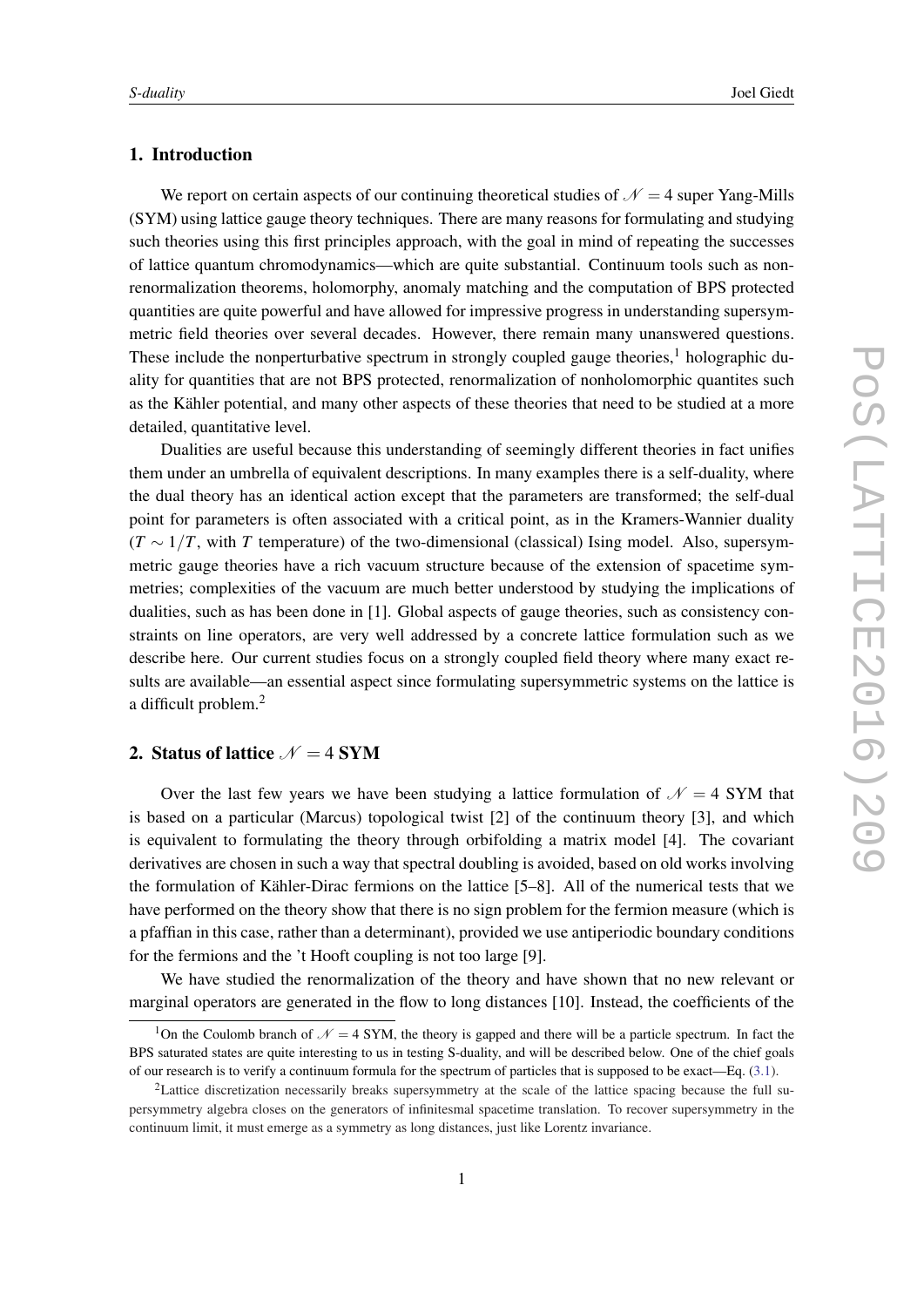terms that are already in the action will be modified from their tree-level values. (To avoid one new relevant operator, we invoke our results regarding moduli space not being lifted at any finite order in perturbation theory [10], and the assumption that this will also be the case nonperturbatively [11].) We have found that the  $\beta$  functions for these coefficients all vanish at one loop in lattice perturbation theory, which shows that the lattice theory is equivalent to the continuum theory at one loop. These coefficients all experience a logarithmic flow at higher orders because they correspond to marginal operators near the Gaussian fixed point. All of the flow is due to lattice artifacts; after taking account of the ability to redefine the fields, we find [11] that the fine-tuning necessary to restore the full  $\mathcal{N} = 4$  supersymmetry consists of tuning to a submanifold in the space of couplings with codimension 1. In this sense, the fine-tuning is no worse than for Wilson fermions in lattice QCD. This is to be compared to formulating  $\mathcal{N} = 4$  SYM with Wilson fermions, which would require eight parameters to be fine-tuned [11].

We are continuing our studies of this theory by using Monte Carlo renormalization group techniques to identify the correct tuning as a function of the lattice spacing. Initial studies of this were performed for Wilson loops in [11]. We found that the Wilson loops on a blocked fine lattice and a coarse lattice agreed with each other within errors without any fine-tuning being necessary.<sup>3</sup> We view this as a reflection of the fact that the coefficients are running very slowly due to the approximate supersymmetry of the lattice action. Further studies are underway using operators constructed out of fermions, which should provide tests that are in some sense "orthogonal" to or "independent" of those involving Wilson loops.

We have found in recent work [12] that any fine-tuning that restores a discrete version of the  $SU(4)_R$  global symmetry of  $\mathcal{N}=4$  will automatically recover the full 16-supercharge supersymmetry.<sup>4</sup> Thus we are able to test the amount of supersymmetry breaking by measuring the difference between  $n \times n$  Wilson loops<sup>5</sup> and the corresponding loops rotated by the discrete R transformation. The violation of the *R* symmetry is  $\mathcal{O}(10)$  per cent [9], and we expect that this will also be the case for the other 15 supercharges  $\mathcal{Q}_a, \mathcal{Q}_{ab}$  ( $a, b = 1, \ldots, 5$ ) that are not scalars in the twisted formulation. This indicates that there will ultimately be a need for some fine-tuning in order to recover the desired continuum theory.

# 3. S-duality

One of our current efforts is to study a key feature of  $\mathcal{N} = 4$  SYM, namely S-duality. We will do this by measuring part of the spectrum of  $\frac{1}{2}$ -BPS states, especially the W-boson and 't Hooft–Polyakov magnetic monopole on the Coulomb branch. This spectrum is given by

$$
M_{p,q} = v g|p + q\tau| = v g \sqrt{\left(p + \frac{\theta}{2\pi} q\right)^2 + \left(\frac{4\pi q}{g^2}\right)^2}
$$
(3.1)

Here  $p$  is the electric charge,  $q$  is the magnetic charge,  $v$  is the scalar field expectation value that spontaneously breaks the gauge symmetry on the Coulomb branch of  $\mathcal{N} = 4$  SYM moduli space,

<sup>&</sup>lt;sup>3</sup>Optimization of a blocking parameter was utilized.

<sup>4</sup>This is a consequence of the exact scalar supercharge and enhanced point group symmetry that we preserve on the *A* ∗ 4 lattice. A hypercubic lattice would not have this nice property.

<sup>5</sup>As described below, our link variables include scalars, and therefore transform nontrivially under the *R* symmetry.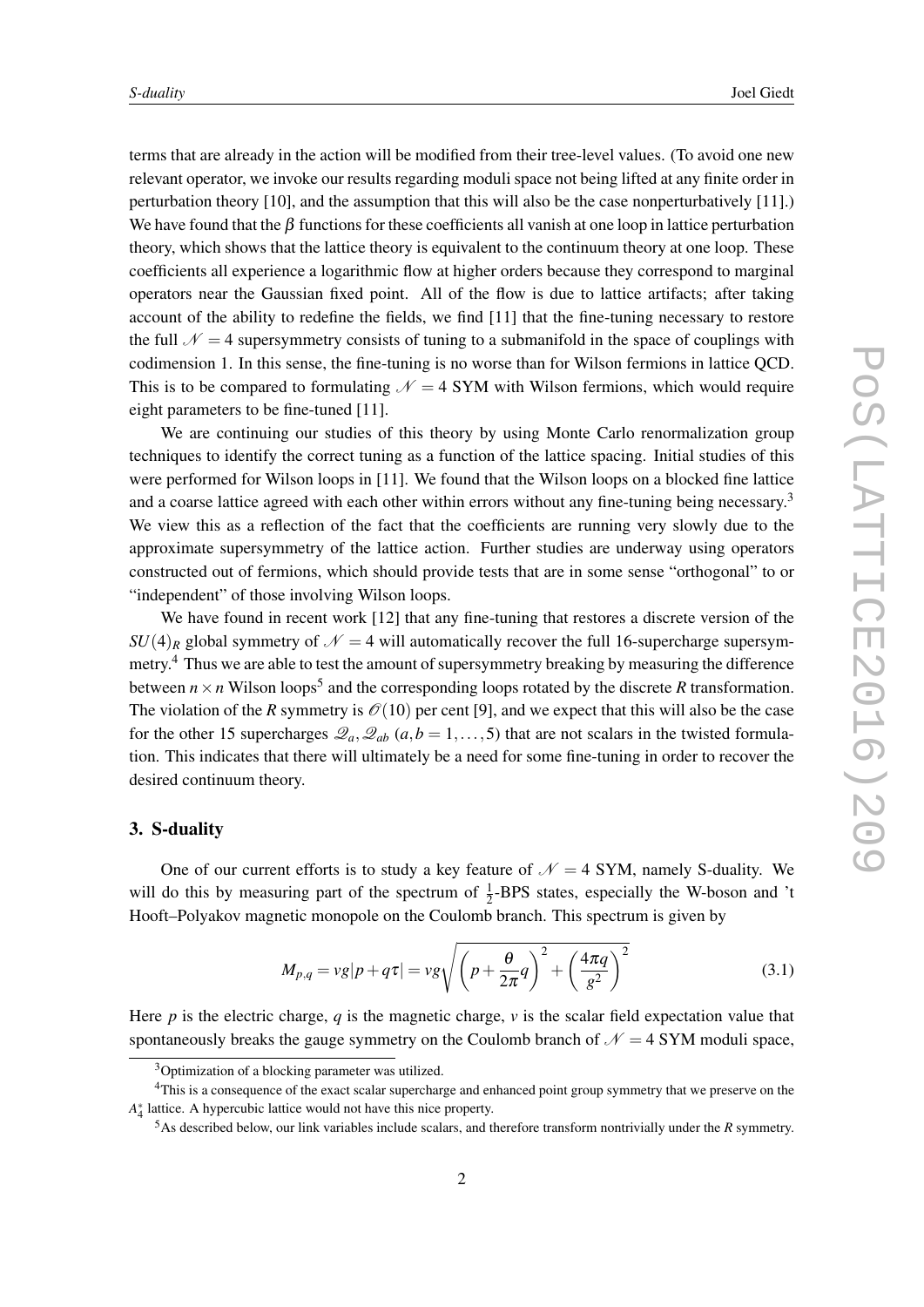and  $\tau$  is the complexified coupling:  $\tau = (\theta/2\pi) + i(4\pi/g^2)$ . In this last expression *g* is the gauge coupling and  $\theta$  is the parameter that described the partition function in terms of topological sectors  $Z = \sum_{v} e^{iv\theta} Z_v$ . The index v is the topological charge of a particular sector. The full duality group for  $SU(N)$  gauge theory (which is simply-laced) is  $SL(2, Z)$ . This acts on the charges of the  $\frac{1}{2}$ -BPS states (which are generically dyons) according to  $(a, b, c, d \in \mathbb{Z})$ 

$$
\begin{pmatrix} p \\ q \end{pmatrix} \rightarrow \begin{pmatrix} p' \\ q' \end{pmatrix} = \begin{pmatrix} a & b \\ c & d \end{pmatrix} \begin{pmatrix} p \\ q \end{pmatrix} = \begin{pmatrix} ap + bq \\ cp + dq \end{pmatrix}, \quad ad - bc = 1 \tag{3.2}
$$

while for the complexified coupling a projective transformation is made:  $\tau \to \tau' = (a\tau + b)/(c\tau + b)$ *d*). Verifying all of these features in our numerical simulations, to the extent that it is possible,<sup>6</sup> will provide a nonperturbative check on S-duality using a first principles approach. In particular, the W boson  $M_{1,0}$  and the 't Hooft–Polyakov monopole  $M_{0,1}$  are mapped into each other under

$$
S = \begin{pmatrix} 0 & -1 \\ 1 & 0 \end{pmatrix} \tag{3.3}
$$

so we will measure both of these states as a function of the coupling *g*. Furthermore, because the spectrum in (3.1) is BPS, it is an exact prediction which we can aim to verify numerically. Doing so will give further confidence in both the lattice techniques and the continuum arguments.

In order to perform this study, we have to push the lattice theory out onto the Coulomb branch where  $U(N) \to U(1)^N$  spontaneous gauge symmetry breaking occurs. We do this by adding a small negative mass-squared for one of the scalars and then remove it in the thermodynamic limit. The form of that mass is

$$
\Delta S = -F \sum_{x} \text{Tr} P^{2}(x), \quad P = \left(\mathcal{U}_{m}^{\dagger} \mathcal{U}_{m}\right)_{\text{traceless}}, \quad \text{n.s.} m \tag{3.4}
$$

where  $\mathcal{U}_m$ ,  $m = 1, \ldots, 5$  are the  $GL(N, \mathbb{C})$  valued link fields, due to complexification of the gauge field (this, together with the 4d  $\rightarrow$  5d lift, is how scalars are incorporated in the twisted/orbifold approach). The mass term can be seen by considering the continuum limit of this expression, which is determined by the following expansion of the link fields:

$$
\mathcal{U}_m = \frac{1}{a} + \mathcal{A}_m, \quad \mathcal{A}_m = A_m + iB_m \tag{3.5}
$$

Here,  $A_m = A_m^i t^i$  corresponds to the gauge field (up to a subtlety regarding the sixth scalar<sup>7</sup>),  $B_m =$  $B_m^i t^i$  are scalars, and we use anti-Hermitian generators  $t^i$  of  $U(N)$ . In order to recover the theory with the continuum symmetries, it is necessary to remove the mass term in the thermodynamic limit,  $F \sim 1/V$ , where *V* is the spacetime volume (we use a 4d torus in our lattice formulation).

The mass of the 't Hooft–Polyakov monopole has been computed on the lattice previously in the simpler Georgi-Glashow model [13–15]. One computes the free energy difference between

<sup>&</sup>lt;sup>6</sup>Unfortunately, the simulations must be restricted to  $\theta = 0$  to avoid a sign problem.

To be precise, the sixth scalar is given by  $\phi_6 = (1/\sqrt{5}) \sum_{m=1}^{5} A_m$  for the  $A_4^*$  lattice that we are using in our formulation.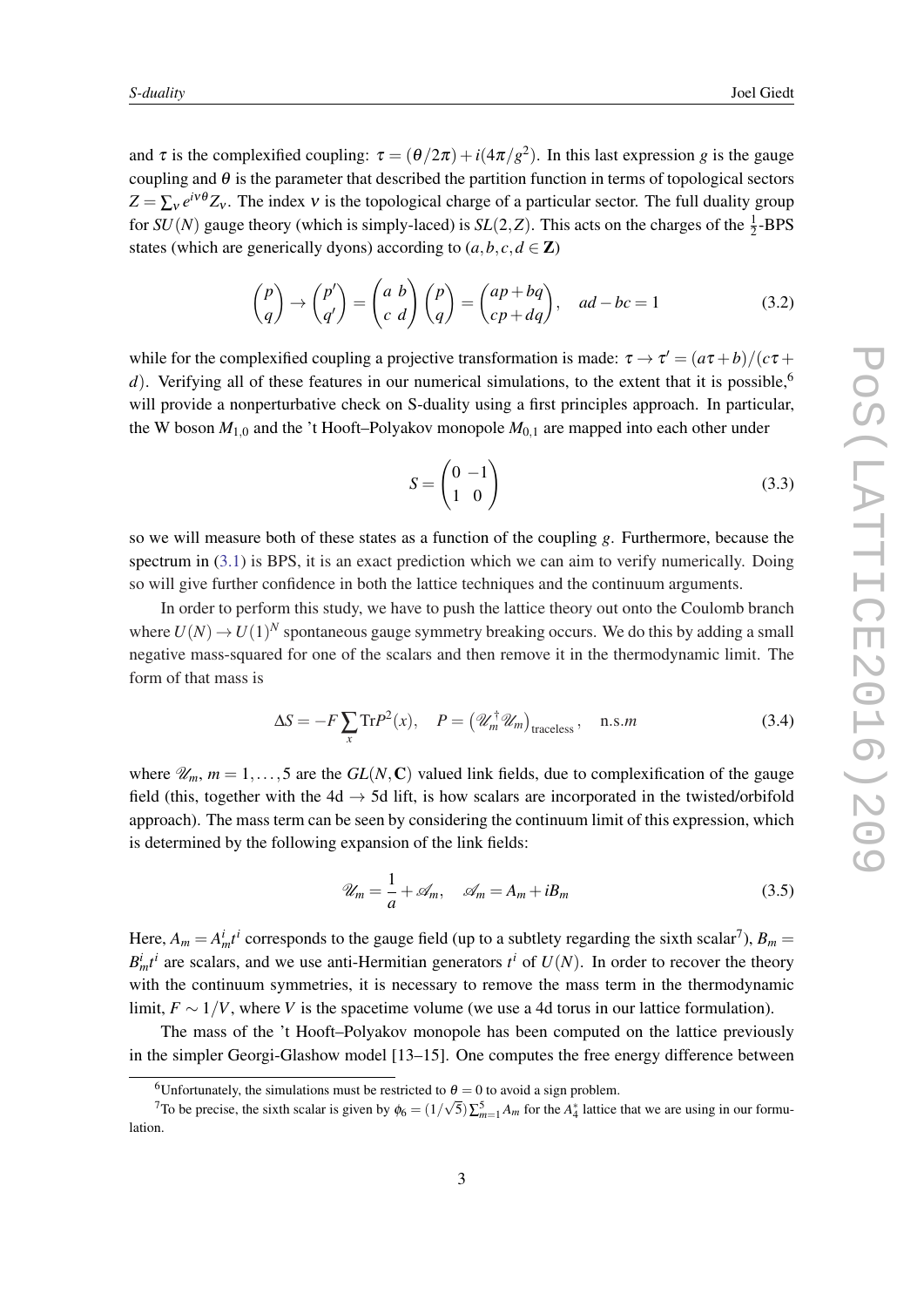partition functions with twisted boundary conditions<sup>8</sup>

$$
U_{\mu}(x+N\hat{j}) = U_{\mu}^{*}(x) = \sigma_j U_{\mu}(x)\sigma_j, \quad \Phi(x+N\hat{j}) = \Phi^{*}(x) = -\sigma_j \Phi(x)\sigma_j \tag{3.6}
$$

and *C*-periodic boundary conditions

$$
U_{\mu}(x+N\hat{j}) = U_{\mu}^{*}(x) = \sigma_{2}U_{\mu}(x)\sigma_{2}, \quad \Phi(x+N\hat{j}) = \Phi^{*}(x) = -\sigma_{2}\Phi(x)\sigma_{2}
$$
(3.7)

where  $j = 1,2,3$  and N is the number of sites in each of the spatial directions. The point is that the former boundary condition only allows odd numbers of monopoles, whereas the latter boundary condition only permits even numbers of monopoles. In the limit of large inverse temperature  $\beta \rightarrow \infty$  (this limit corresponds to extrapolating the temporal extent of the lattice to infinity), the configurations with the fewest possible monopoles dominate, and so the mass of the monopole is obtained from  $M = -\lim_{\beta \to \infty} (1/\beta) \ln(Z_{\text{tw}}/Z_C)$ . In practice one must obtain this quantity as an integral with respect to some bare lattice parameter. A scalar mass has been used in previous studies, and we will continue this practice in our own calculations (directly related to the parameter *F* above). Thus we obtain a finite difference equation that is to be numerically integrated:

$$
M(m_{i+1}^2) - M(m_i^2) = -\frac{1}{\beta} \ln \frac{\langle \exp(-(m_{i+1}^2 - m_i^2) \sum_x \text{Tr } \Phi^2) \rangle_{m_i^2, \text{tw}}}{\langle \exp(-(m_{i+1}^2 - m_i^2) \sum_x \text{Tr } \Phi^2) \rangle_{m_i^2, C}}
$$
(3.8)

The W boson mass is also rather involved. In this case the difficulty relates to Gauss' law on a torus: we cannot put an isolated charge on a timeslice. The way that we will circumvent this is to use the *C*-periodic boundary conditions described above; these project out the zeromode of the photon field  $A_0$ , which would otherwise lead to Gauss' law as a constraint equation when it is integrated in the path integral. Additionally, we must form a local gauge transformation invariant interpolating operator. This will be done by inserting the W boson operators onto Polyakov lines that wrap around the lattice:

$$
C(t) = \langle \text{Tr}(\mathcal{W}_0^-(x)U_0(x+\hat{0})U_0(x+2\hat{0})\cdots U_0(x+(t-1)\hat{0})\mathcal{W}_0^+(x+t\hat{0})U_0(x+(t+1)\hat{0})\rangle
$$
  
... $U_0(x+(T-1)\hat{0}))\rangle$  (3.9)

In addition, the operators  $\mathscr{W}_0^ \chi_0^-(x)$  must be formed by projections to unitary gauge based on the local value of the Higgs field  $\Phi(x)$ .

## 4. Variational analysis of scaling dimensions

In addition to studying the dualities, we also are investigating the scaling dimensions of operators. Currently our focus is on the Konishi and supergravity operators constructed from scalar fields; even this is nontrivial because the scalars are wrapped up with the gauge fields in the twisted formulation. There are essentially two method to access the scalars. One is to use  $\mathscr{U}_a(x)\overline{\mathscr{U}}_a(x)-1=2iB_a(x)+\text{quadratic},$  based on (3.5). The other is to perform a polar decomposition  $\mathcal{U}_a(x) = H_a(x)U_a(x)$  and then take the logarithm of the Hermitian matrix,  $B_a = \ln H_a(x)$ .

<sup>&</sup>lt;sup>8</sup>Here we specify to the gauge group  $SU(2)$  for purposes of illustration; it is known how to generalize this to  $SU(N)$ ,  $N > 2$ .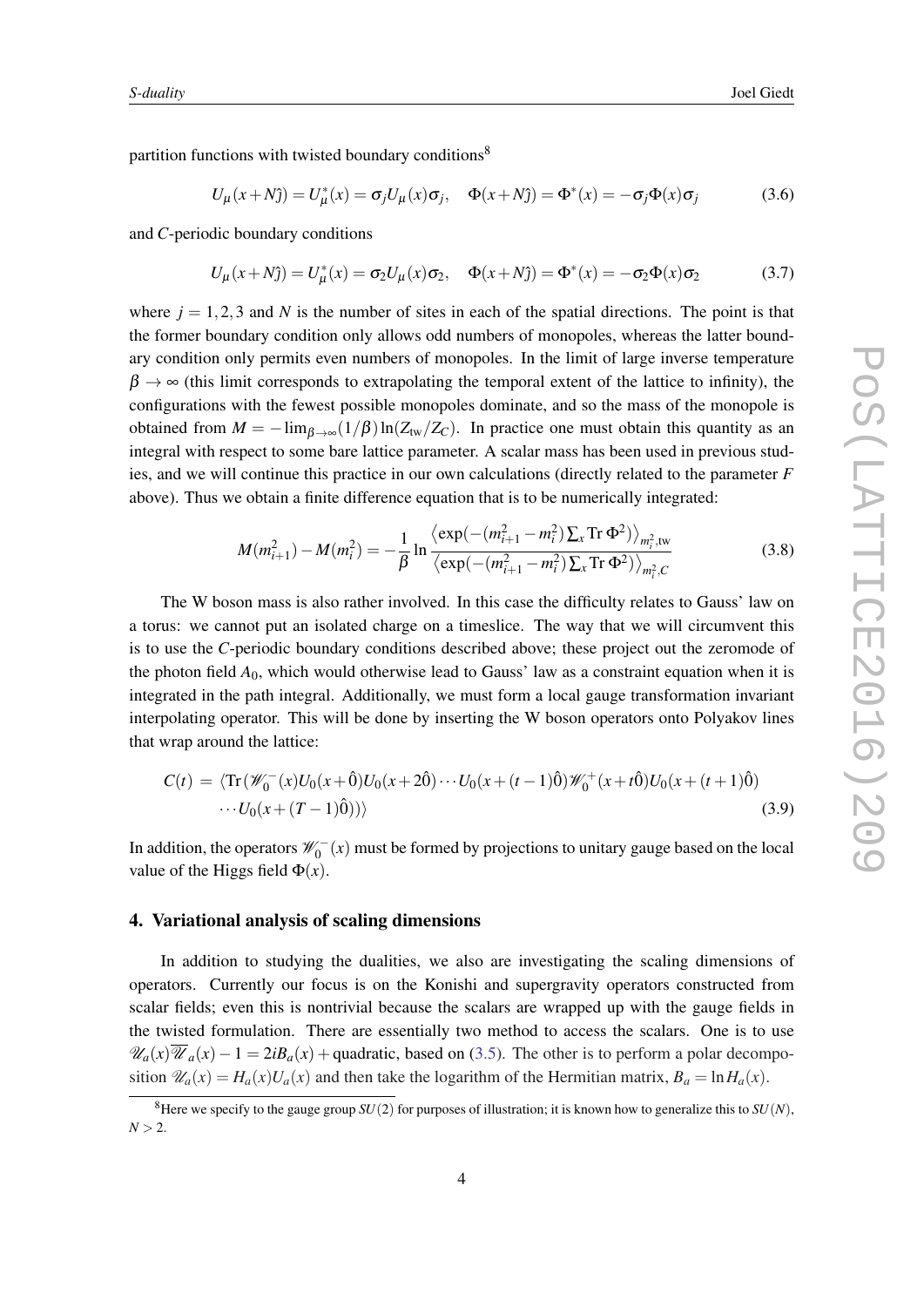# 4.1 Konishi operator

Here we use the interpolating operator  $\mathcal{O}_{K.I.} = \sum_{a=1}^{5} \text{Tr } B_a^2$  where for comparison  $B_a$  is constructed by the two separate methods just described. The  $B_a$  fields are related to the untwisted scalars  $\phi_i$ ,  $i = 1, \ldots, 6$  according to<sup>9</sup>  $B_a = \sum_{b=1}^5 P_{ab}^{-1} \phi_b$  where  $P_{ab}$  are projection operators that relate the twisted and untwisted theories. Then we find the interpolating operator has an untwisted interpretation of  $\mathscr{O}_{K,I} = \sum_{a,b,c=1}^{5} P_{ab}^{-1} P_{ac}^{-1}$  Tr  $\phi_b \phi_c = \sum_{a=1}^{5}$  Tr  $\phi_a^2$ , where the fact that the operators *P* satisfy  $P^{T}P = 1$  has been used. Then taking into account the basic definitions of the Konishi and supergravity operators as irreducible representations of  $SO(6)_R$ ,

$$
\Phi^{K} = \sum_{i=1}^{6} \text{Tr} \, \phi_{i}^{2}, \quad \Phi_{ij}^{S} = \underline{20'}_{ij} = \text{Tr} \, (\phi_{i} \phi_{j}) - \delta_{ij} \frac{1}{6} \sum_{k=1}^{6} \text{Tr} \, (\phi_{k}^{2}) \tag{4.1}
$$

straightforward algebra shows that  $\mathscr{O}_{K.L.} = \frac{5}{6} \Phi^{K} - \Phi^{S}_{66}$ . Hence when we measure the dimension of the "Konishi" operator in the current approach, what we are actually getting is a weighted average of the supergravity operator and the Konishi operator. It is not straightforward to get around this in a way that is also lattice gauge invariant. The trick is that we need the scalar part of the "gauge field,"  $\phi_6 = \sum_{a=1}^5 P_{5a}A_a$ . The ambiguities, and gauge dependence, have been found empirically to lead to nonsensical results if we attempt to build a "pure" Konishi operator, which necessarily involves  $\phi_6$ . Thus we turn to an alternative approach that is free of these problems.

### 4.2 Variational analysis

There is a linear combination of operators  $\mathcal{O}_i(x)$  that we create on the lattice that has definite scaling dimension  $\Delta_{\alpha}$ :

$$
\Phi_{\alpha}(x) = \sum_{i} d_{\alpha i} \mathcal{O}_i(x) \tag{4.2}
$$

We define the correlation matrix  $C_{ij}(r) = \langle \mathcal{O}_i(x) \mathcal{O}_j(y) \rangle$ ,  $r = ||x - y||$ . If the operators  $\Phi_{\alpha}(x)$  are primary operators of the CFT, then  $\langle \Phi_{\alpha}(x) \Phi_{\beta}(y) \rangle = \delta_{\alpha\beta} \kappa_{\beta} r^{-\Delta_{\beta}}$ . Substituting (4.2), we have

$$
\sum_{ij} d_{\alpha i} d_{\beta j} C_{ij}(r) = \left(\frac{r}{r_0}\right)^{-\Delta_{\beta}} \delta_{\alpha \beta} \kappa_{\beta} r_0^{-\Delta_{\beta}} = \left(\frac{r}{r_0}\right)^{-\Delta_{\beta}} \sum_{ij} d_{\alpha i} d_{\beta j} C_{ij}(r_0)
$$
(4.3)

Differentiating this equation w.r.t.  $d_{\alpha i}$ , we find the generalized eigenvalue problem

$$
\sum_{j} C_{ij}(r) d_{\beta j} = \left(\frac{r}{r_0}\right)^{-\Delta_{\beta}} \sum_{j} C_{ij}(r_0) d_{\beta j} \tag{4.4}
$$

Note that this only differs from the usual variational analysis in that we have replaced  $e^{-E_n(t-t_0)} \rightarrow$  $(r/r_0)^{-\Delta_\beta}$  because we have a CFT with a spectrum of primary operators,<sup>10</sup> rather than a gapped theory with a spectrum of energy eigenvalues *En*.

<sup>&</sup>lt;sup>9</sup>Note that here and in the following, Latin letters from the beginning of the alphabet will have range  $a, b, c = 1, \ldots, 5$ while Latin letters  $i, j, k = 1, \ldots, 6$ .

 $10$ In this discussion we are not on the Coulomb branch, but are instead at the superconformal point in moduli space.